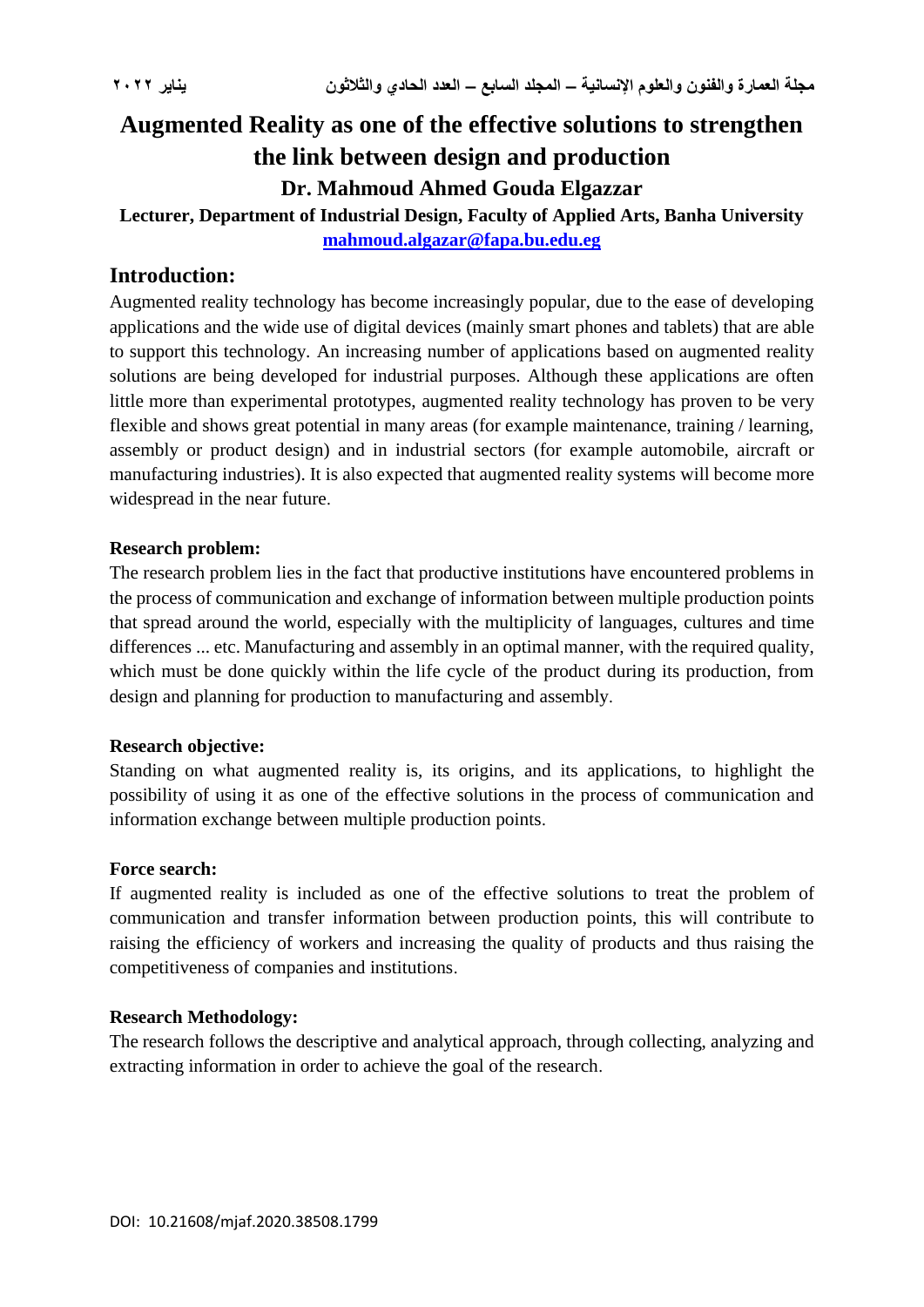# **Research topic:**

### **First: what is augmented reality technology?**

Augmented reality is a relatively recent term, so there are many terms and synonyms that refer to this term, including (enhanced reality - added reality - augmented reality) and all refer to augmented reality, the reason for the multiplicity of these terms is due to the textual translation of the word augmented reality from the English language.

1) Augmented Reality Definitions.

• Asuma (1997,365) defines augmented reality as: "a simultaneous interactive technology that integrates real-world properties with the virtual world in two-dimensional or three-dimensional form."

• Dunlifi and Dede (Dunleavy, Dede, 2006, p.7) define AR as: "a term describing a technology that allows simultaneous mixing of digital content from software and computational objects with the real world".

• (Larsen, Bogner, Buchholz, Brosda, 2011, p. 41) defined it as: "adding and synthesizing digital data

• It is an imaging and using digital methods of the real reality of the environment surrounding human being, and from a technical perspective, augmented reality is often associated with wearable computers or smart devices that can be carried.

From the above, it can be noted that the term augmented reality refers to the possibility of integrating virtual information with the real world, when a person uses this technology to look at the surrounding environment around him, the objects in this environment are equipped with information that swim around and integrate with the image that the person is looking at. Technical development has helped a lot in the emergence of this technology, so we see it in personal computers and mobile phones, after it was the preserve of research laboratories in large companies.

Perhaps the most famous example of augmented reality technology is the Pokémon Go mobile app, which was released in 2016 and quickly became popular. In this game, players locate Pokémon characters that appear in the real world and pick them up from the real places in which they live (on the sidewalk, in the fountain, and even in the rooms and bathroom of the house). Apart from the games, there are many uses of augmented reality in our daily life.

2) The concept of augmented reality.

Augmented reality (AR) is an experience in which designers optimize parts of the physical world for users through computer-generated input. Designers create inputs from audio to video to stereoscopic graphics with the ability to integrate it into a Global Positioning System (GPS) and more digital technologies that monitor changes in the user's environment in real time.

• Augmented reality is an enhanced version of the real physical world through the use of visual elements, sound, or other sensory stimuli.

It is a growing trend among companies working in the field of mobile computing and business applications in particular, relying on data collection and analysis, which represents one of the basic goals of AR in highlighting specific features of the physical world, increasing the understanding of these features and deriving intelligent, accessible and applicable insights. On real world applications. Big data like this can aid in corporate decision-making and many other things.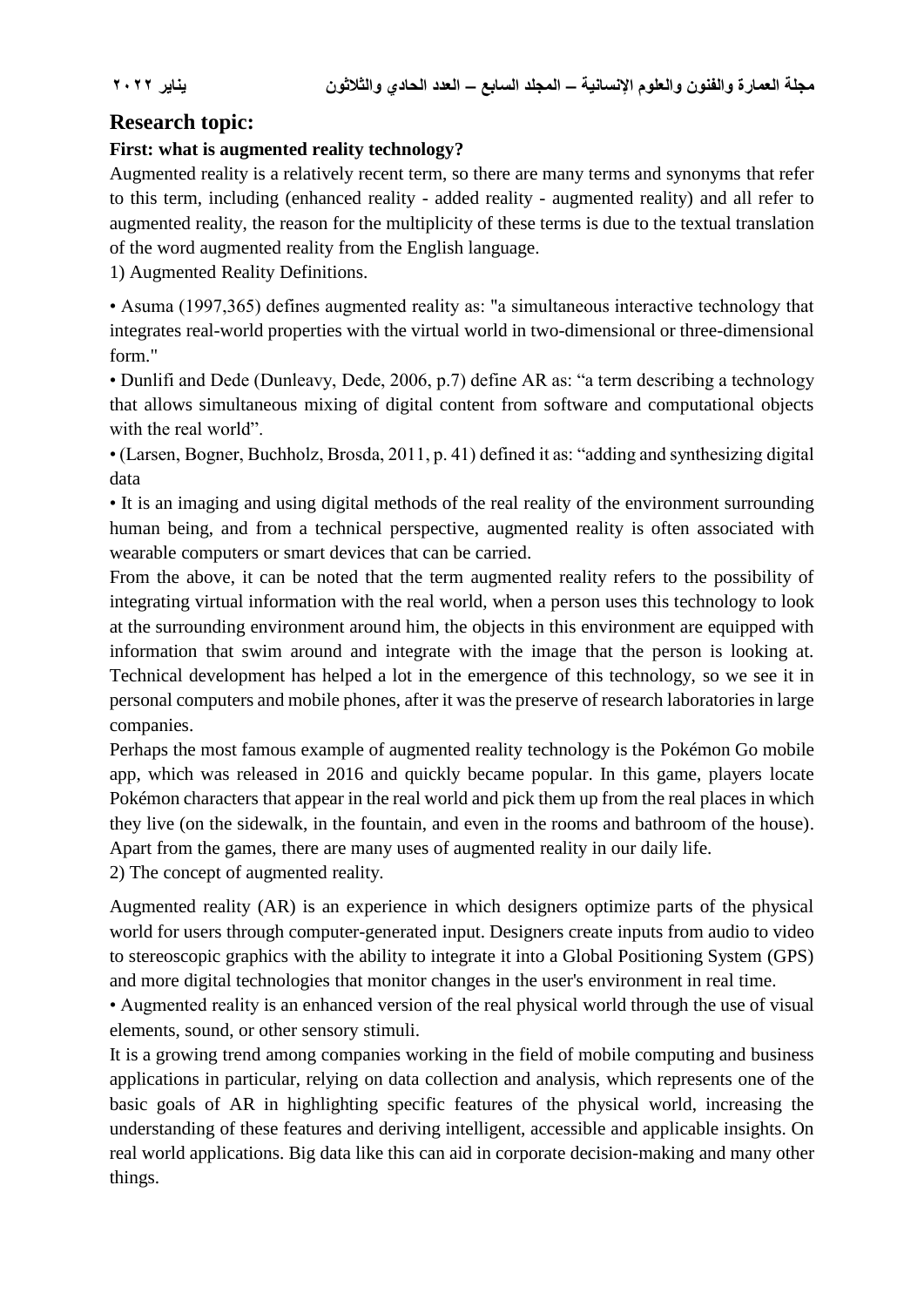In other words, augmented reality represents an interactive, participatory synchronous technology that uses digital devices to add data to real reality in the form (pictures - writings media - video clips - links) with different shapes, dimensions and multiple measurements.

### **Second: How does augmented reality technology work?**

Augmented reality can be divided into four main phases, which make incorporating additional content into the real world possible.

1) AR captures a portion of the real environment using a camera on a smart phone, tablet, or head-mounted display (HMD).

2) Then it scans the captured segment from the environment to locate a point where additional information is superimposed using markers or tracking devices such as infrared, lasers, GPS, or sensors.

3) Once this point is identified, augmented reality requests pre-defined content to overlay the ecological footprint with additional information from the database.

4) Once the necessary content is requested, augmented reality forms a complete picture consisting of a realistic background and virtual data overlaid, combined and simultaneous interaction.

### **Third: the characteristics of augmented reality.**

- Mixes the real, virtual, in a real environment.
- Interactive as to be at the time of use.
- Three-dimensional 3D.

Provides clear and accurate information.

- The ability to enter information in an easy and effective way.
- The possibility of interaction between two parties, such as (teacher and learner).

Although simple to use, it provides powerful information.

- Make complex procedures easy for users.
- Cost effective and easily expandable.

### **Fourth: Augmented Reality and product development support.**

The product development process is a long and resource-intensive process that requires constant communication between several parties and involves many reviews, all of this happening before the development reaches production and manufacture.

The development process faces many obstacles that may lead one of them to return the whole process to the starting point, perhaps the most prominent of which is what takes place after the end of the design stages for development and access to prototypes from the process of presenting new designs to the decision-makers for production approval by the institution's senior management in addition to marketing and market study officials. As well as production managers and procurement officers for raw materials and others.

Augmented reality reduces the boring nature of this process by simplifying cooperation between stakeholders. For example, company managers and others can see the product under development in real time using devices that support augmented reality technology, and allow them to provide advice and ideas, which results in their inclusion in the development process, which helps speed decision-making and prevents the emergence of obstacles that lead to the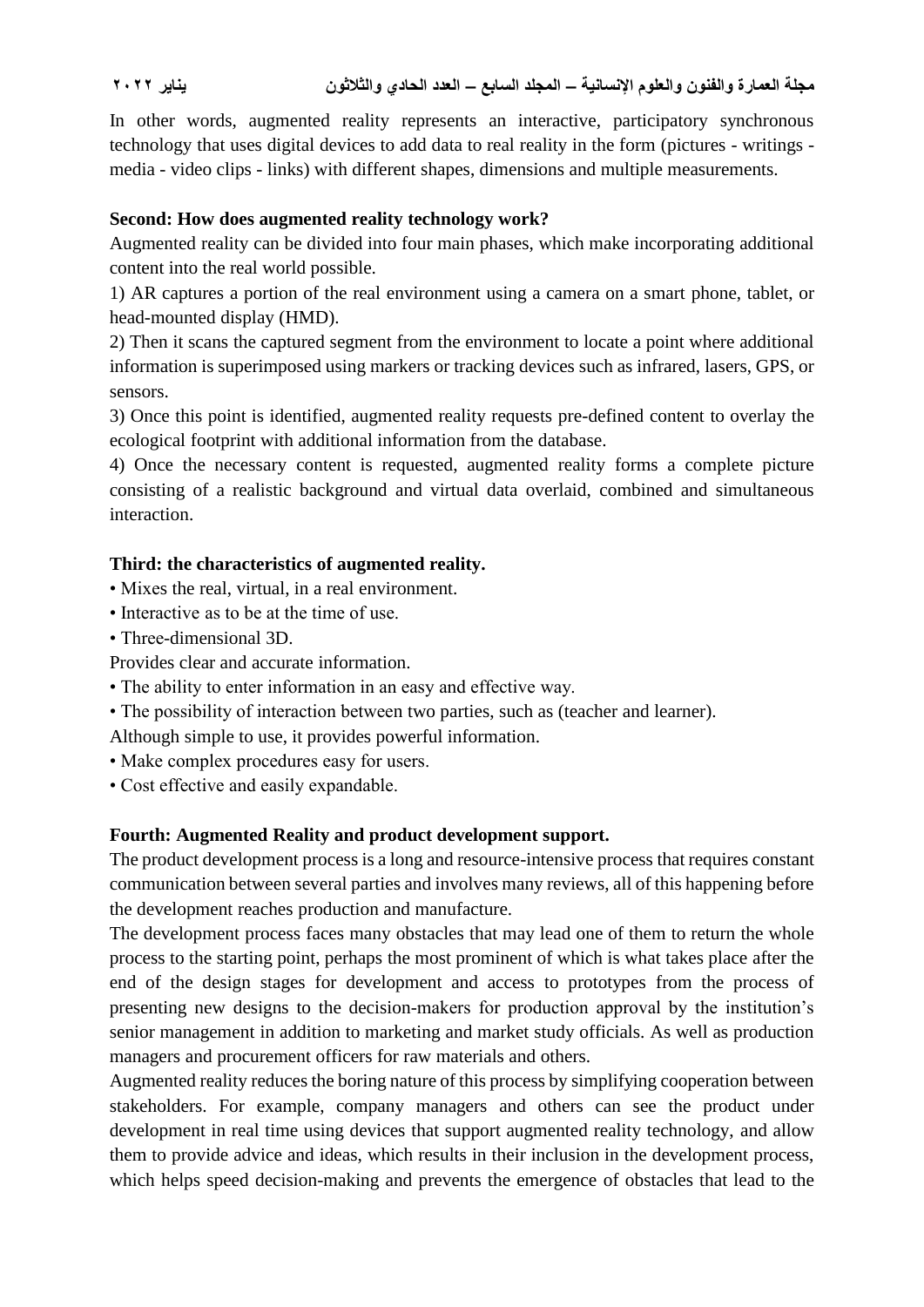stoppage of the process development or return as a result of delaying feedback until the entire process is completed.

### **Fifth: Augmented Reality and support design stages.**

The use of augmented reality technology supports many stages of product design and development, including:

1) Bring the proposed new design into the current reality.

The designer begins the stages of the product design or development process by imagining and developing a hypothetical conception of what the product should be in the future, and in order to achieve this, the designer develops perceptions of the product concept and user experiences and works to integrate them and develop a formation through manual drawings and computer programs that support design and modeling. In order to access a digital 3D model on computer screens.

But the hypothetical model accessed on screens or on graphics paper is often separated from the realities of size and spatial context in the real reality of the user environment.

Augmented reality allows extracting the idea from the screen and integrating it into the real reality in a more real way. This enables to deal with the product and walk around or inside it and get a much better feeling in terms of shape, proportion and relationship with the surrounding environment, which gives a greater opportunity to develop a correct perception of what it will be upon the product after its implementation and production that results in greater opportunities for development and design treatments in its early stages.

2) Measuring user reactions.

The use of augmented reality in extracting the design from the computer screen and integrating it into the real world helps to measure the percentages of customer demand for the product when it is integrated into the markets, as it is possible by using technologies and applications of augmented reality to develop the proposed new design between the products of competitors in the real environment of the markets, follow-up of customers and measure uptake on the new product, as well as the reactions to it and their observations on it, which reflects a pre-indication of the expected purchase percentages of the product as soon as it is manufactured and put on the market, all of that and the product is still in the initial design and development stages.

3) Flexibility in development processes.

Augmented reality allows great flexibility in the design development processes and simplifies them, especially when compared to traditional methods of development after modeling, as the development process requires the use of a variety of tools at different times to reach the required development.

The development process can be supported by using augmented reality, as a wide range of options and alternatives are discovered using virtual means, which reduces costs in research, development and experiments in traditional methods and allows for modification, development and iteration at a faster pace. With the support of 3D printers for the output of augmented reality, the production of 3D models has become a fact, it is faster and more flexible than conventional operations allow.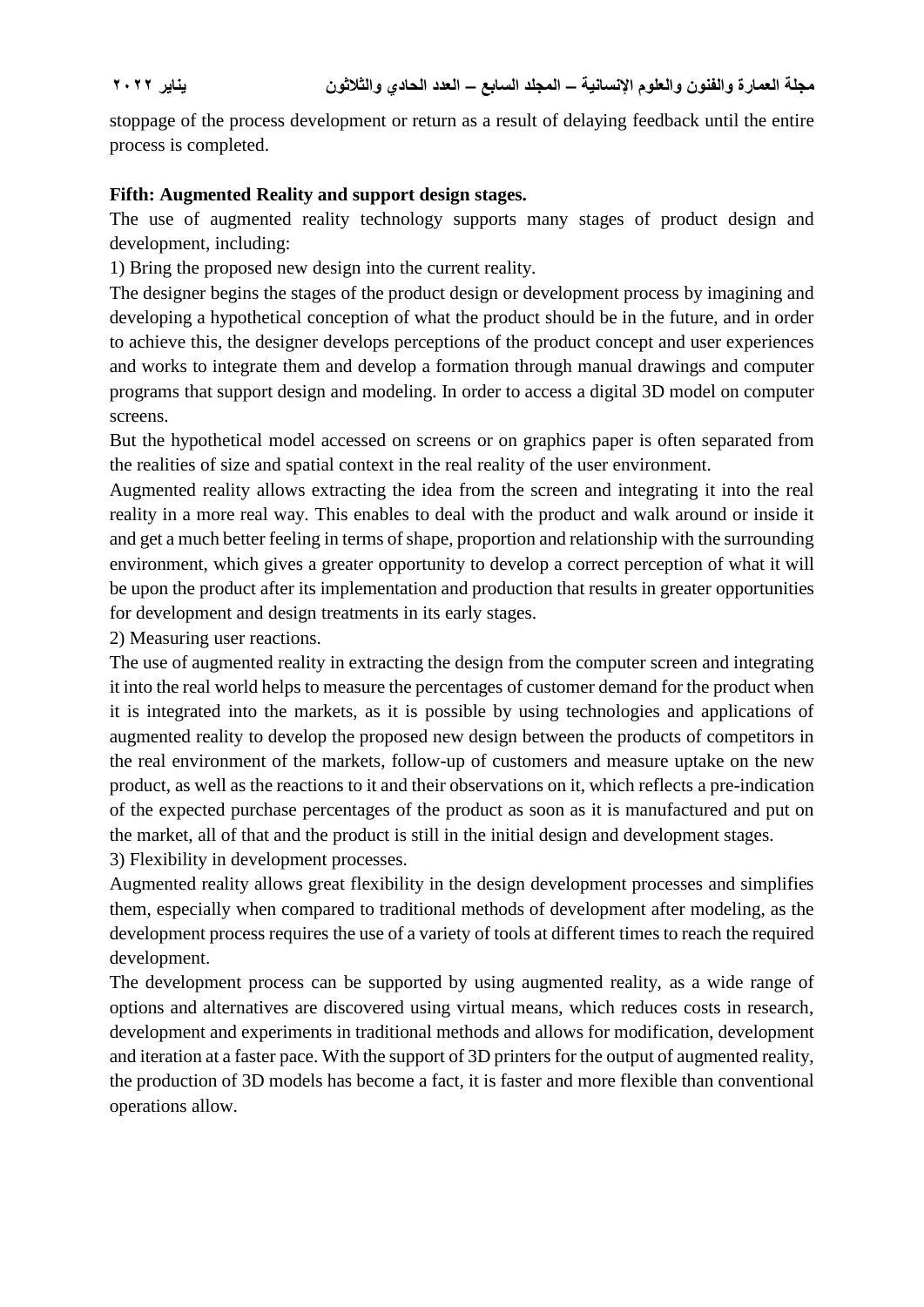#### **Sixth: Examples of augmented reality application fields.**

1) Logistics service.

The logistics industry extensively uses augmented reality capabilities in various business operations including smart warehouse management and supply chain.

Augmented reality is now greatly affecting the digital transformation of the entire sector across the globe. For example, DHL uses augmented reality goggles to improve worker efficiency while picking materials from warehouses.

This tool shows workers a virtual selection list and provides them with the most convenient way to reach the location of the desired item, which saves time. In addition, once the worker is in the right place, smart glasses help him quickly find a specific package on the shelf by scanning the barcode.

2) Training of corporate employees.

Augmented reality technology is able to take company training to the next level by enabling employees to obtain accurate data in real time.

With smart augmented reality glasses or head-mounted displays, professionals can test their skills on the job without the risk of damaging company property or making a mistake that could lead to financial losses.

Moreover, junior workers can receive assistance in real time, which is especially helpful for emergencies or unforeseen issues.

Augmented reality also helps engineers and other technical professionals perform complex operations with a digital checklist or hands-free guide.

3) Augmented Reality in Retail Operations.

Augmented reality has great advantages for both e-commerce stores, and augmented reality technology virtually eliminates the main drawback of online stores - the inability of customers to interact with a product they are considering buying. With the AR app, customers can navigate more efficiently through the aisles of the store in search of a shelf and giving access to the desired product.

In addition, with the application of virtual reality technology, store visitors no longer need to change the same type of product to choose the color they prefer. Instead, they can take just one object, point a smartphone's built-in camera at it and see how it will look in another color.

4) Augmented Reality in Healthcare.

Augmented reality can be a very effective tool for surgeons and other medical professionals. Augmented reality technology simplifies intervention planning tasks by showing medical staff real-time data such as ultrasound or CT scans.

Smart augmented reality glasses can also provide surgeons with vital information about a patient's health in the form of 3D objects while enabling specialist doctors to use their hands without having to search for necessary data during the intervention.

Moreover, the augmented reality allows surgeons to engage their colleagues with experience in the surgery even if they are in another part of the world which reduces the error rate and helps surgeons to save more lives.

5) Augmented Reality in Military Operations.

Tactical Augmented Reality (TAR), is essentially a lens that helps soldiers to precisely locate their positions as well as the locations of others (friend and foe). It gives soldiers a better awareness of the situation using AR technology. TAR will replace night vision goggles,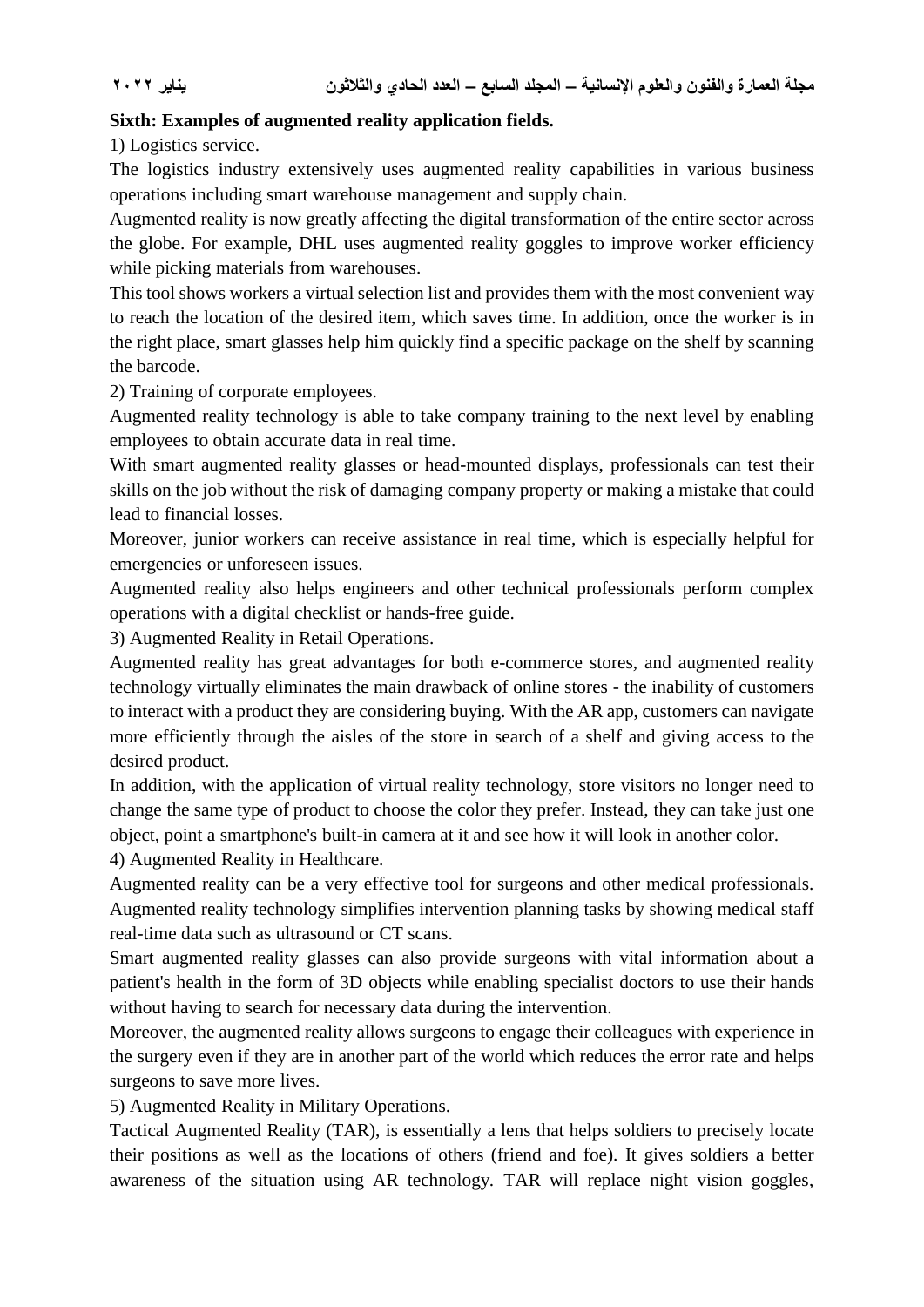enabling soldiers to see in the dark. It will also replace the portable GPS that soldiers carry today to determine their locations. The lens is connected wirelessly to a tablet that soldiers wear on their waists, plus it is wirelessly connected to a thermal position attached to their rifles. If the soldier points his weapon, the image of the target can be seen, in addition to other details, such as the distance to the target, through the virtual reality lens.

# **Findings and recommendations:**

## **First the results.**

• Augmented reality is a suitable solution to support the process of communication and transfer of information and interconnectivity between various production points within the production institutions with the spread of their sites.

• The use of augmented reality technology in supporting each of the design and production stages leads to raising the efficiency of workers, saving time and expenses, increasing the quality of products and raising the competitiveness of productive institutions.

• Augmented reality technology does not interfere with the digitization and integration of robots in the production stages, but rather supports and benefits from them.

• Familiarity with students and industrial design practitioners of augmented reality technologies and support for its renewable applications on a daily basis will lead to raising the designer's efficiency and the quality of the designs presented and their keeping pace with technological development.

### **Secondly, recommendations.**

• The necessity to amend the academic regulations to raise the efficiency of students and practitioners of designing products through the inclusion of new technologies in the curricula and training on their use during the study stage.

• The necessity for governments to study ways of changing the conscious mind to move towards technical and technological education.

• The need to develop the technological infrastructure to support the inclusion of augmented reality technologies in local industries.

# **References:**

1) muhamad , tariq , 'asalib mubtakarat fi altaswiq al'iilikturunii almueazaz wa'atharuha fi tasmim almuntajat ", majalat aleimarat walfunun waleulum al'iinsaniat , almujalad 4 , aleadad 17 , sibtambar w 'uktubar 2019 , alsafhat 335-348.

2) qunsuwat , maruat eabd almuneim , "tasimuym tutbyqat alwaqie almueaziz alnamat alqiasii min ajil almithal ealay almithal , ealy alajihizat alalktrunyt wa'atharuha almutalaqiy" , majalat aleimarat walfunun waleulum al'iinsaniat ,

1. almujalad 3 , aleadad 12 (2) , alkharif 2018 , alsafhat 460-476.

2. F. Doil, W. Schreiber, T. Alt and C. Patron, "Augmented reality for manufacturing planning", *7. International Immersive Projection Technologies Workshop*, 2003.

3. Hu Tianyu et al., Overview of augmented reality technology. Computer Knowledge and Technology, 2017(34): 194-196(in Chinese).